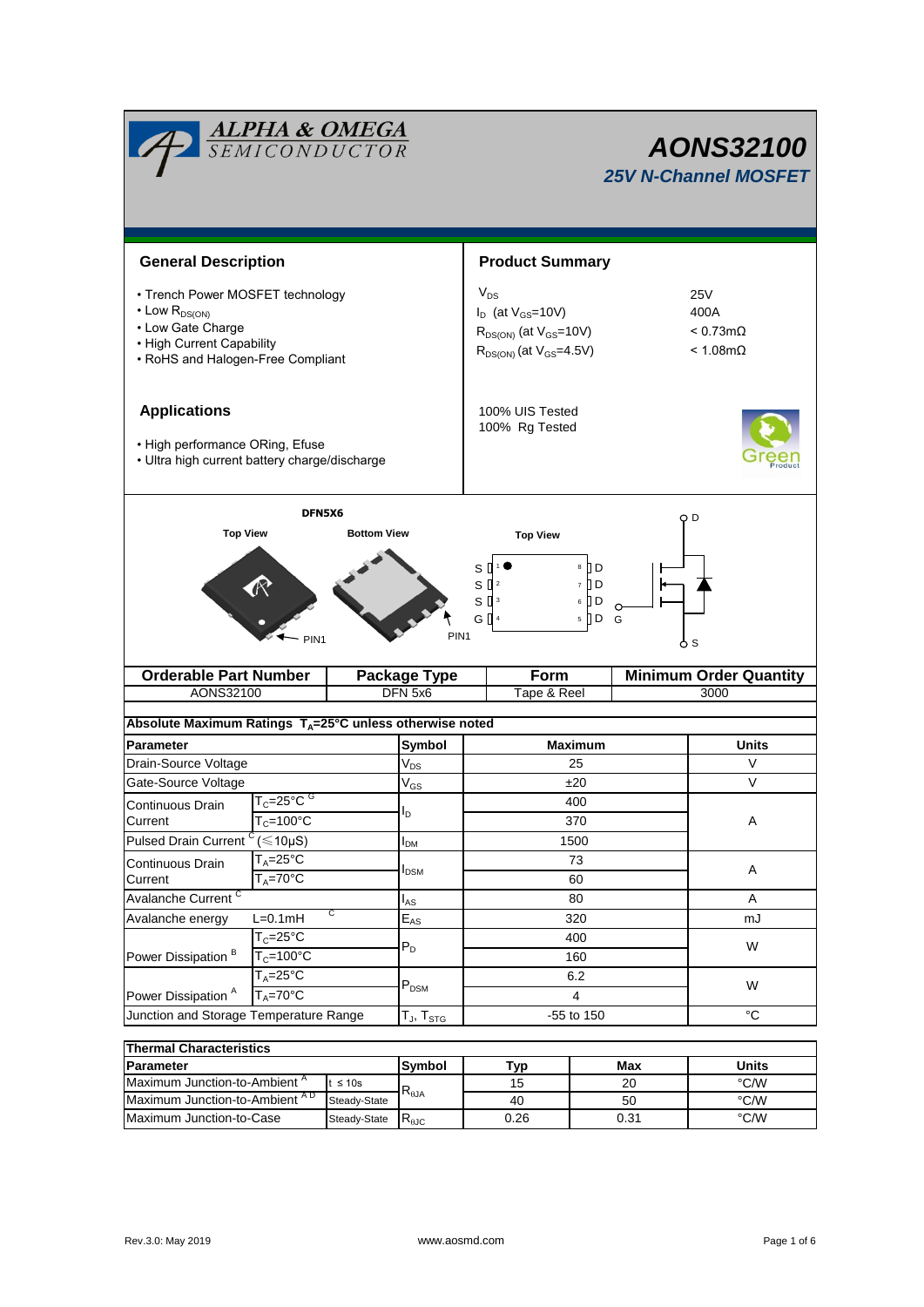

#### **Electrical Characteristics (TJ=25°C unless otherwise noted)**

| Symbol                                 | Parameter                                                  | <b>Conditions</b>                                                            | Min                           | <b>Typ</b> | <b>Max</b> | <b>Units</b> |           |  |  |
|----------------------------------------|------------------------------------------------------------|------------------------------------------------------------------------------|-------------------------------|------------|------------|--------------|-----------|--|--|
| <b>STATIC PARAMETERS</b>               |                                                            |                                                                              |                               |            |            |              |           |  |  |
| $\mathsf{BV}_\mathsf{DSS}$             | Drain-Source Breakdown Voltage                             | $I_D = 250 \mu A$ , $V_{GS} = 0V$                                            |                               | 25         |            |              | $\vee$    |  |  |
| $I_{DSS}$                              | Zero Gate Voltage Drain Current                            | $V_{DS}$ =25V, $V_{GS}$ =0V                                                  |                               |            |            | 1            | μA        |  |  |
|                                        |                                                            |                                                                              | $T_{\parallel} = 55^{\circ}C$ |            |            | 5            |           |  |  |
| $I_{GSS}$                              | Gate-Body leakage current                                  | $V_{DS} = 0V$ , $V_{GS} = \pm 20V$                                           |                               |            |            | ±100         | nA        |  |  |
| $\rm V_{\rm GS(th)}$                   | Gate Threshold Voltage                                     | $V_{DS} = V_{GS}$ , $I_D = 250 \mu A$                                        |                               | 0.6        | 1.1        | 1.6          | $\vee$    |  |  |
| $R_{DS(ON)}$                           | Static Drain-Source On-Resistance                          | $V_{GS}$ =10V, $I_D$ =20A                                                    |                               |            | 0.6        | 0.73         | $m\Omega$ |  |  |
|                                        |                                                            |                                                                              | $T_i = 125$ °C                |            | 0.9        | 1.1          |           |  |  |
|                                        |                                                            | $V_{GS}$ =4.5V, $I_D$ =20A                                                   |                               | 0.85       | 1.08       | $m\Omega$    |           |  |  |
| $g_{FS}$                               | <b>Forward Transconductance</b>                            | $V_{DS} = 5V$ , $I_D = 20A$                                                  |                               | 85         |            | S            |           |  |  |
| $V_{SD}$                               | Diode Forward Voltage                                      | $I_S = 1A$ , $V_{GS} = 0V$                                                   |                               | 0.6        | 1          | $\vee$       |           |  |  |
| I <sub>s</sub>                         | Maximum Body-Diode Continuous Current                      |                                                                              |                               |            | 200        | A            |           |  |  |
| <b>DYNAMIC PARAMETERS</b>              |                                                            |                                                                              |                               |            |            |              |           |  |  |
| $C_{\text{iss}}$                       | Input Capacitance                                          |                                                                              |                               |            | 15200      |              | pF        |  |  |
| $\mathsf{C}_{\mathrm{oss}}$            | <b>Output Capacitance</b>                                  | $V_{GS} = 0V$ , $V_{DS} = 12.5V$ , f=1MHz                                    |                               | 2000       |            | рF           |           |  |  |
| $C_{\text{rss}}$                       | Reverse Transfer Capacitance                               |                                                                              |                               | 1400       |            | pF           |           |  |  |
| $R_{g}$                                | Gate resistance                                            | $f = 1$ MHz                                                                  |                               | 0.7        | 1.4        | 2.1          | Ω         |  |  |
|                                        | <b>SWITCHING PARAMETERS</b>                                |                                                                              |                               |            |            |              |           |  |  |
| $Q_q(10V)$                             | <b>Total Gate Charge</b>                                   | $V_{GS}$ =10V, $V_{DS}$ =12.5V, $I_{D}$ =20A                                 |                               |            | 240        |              | nC        |  |  |
| $Q_g(4.5V)$                            | <b>Total Gate Charge</b>                                   |                                                                              |                               |            | 115        |              | nC        |  |  |
| $\mathsf{Q}_{\text{gs}}$               | Gate Source Charge                                         |                                                                              |                               |            | 27         |              | nC        |  |  |
| $\mathsf{Q}_{\underline{\mathsf{gd}}}$ | Gate Drain Charge                                          |                                                                              |                               |            | 35         |              | nC        |  |  |
| $t_{D(on)}$                            | Turn-On DelayTime                                          | $V_{GS}$ =10V, $V_{DS}$ =12.5V,<br>$R_L = 0.625\Omega$ , $R_{GEN} = 3\Omega$ |                               |            | 15         |              | ns        |  |  |
| t,                                     | Turn-On Rise Time                                          |                                                                              |                               |            | 20         |              | ns        |  |  |
| $t_{D(off)}$                           | <b>Turn-Off DelayTime</b>                                  |                                                                              |                               |            | 160        |              | ns        |  |  |
| $\mathsf{t}_{\mathsf{f}}$              | <b>Turn-Off Fall Time</b>                                  |                                                                              |                               |            | 50         |              | ns        |  |  |
| $\mathsf{t}_{\mathsf{rr}}$             | Body Diode Reverse Recovery Time                           | $I_F = 20A$ , di/dt=500A/ $\mu$ s                                            |                               |            | 25         |              | ns        |  |  |
| $Q_{rr}$                               | Body Diode Reverse Recovery Charge   IF=20A, di/dt=500A/µs |                                                                              |                               |            | 70         |              | nC        |  |  |

A. The value of R<sub>BJA</sub> is measured with the device mounted on 1in<sup>2</sup> FR-4 board with 2oz. Copper, in a still air environment with T<sub>A</sub> =25°C. The Power dissipation P<sub>DSM</sub> is based on R <sub>0JA</sub> t≤ 10s and the maximum allowed junction temperature of 150°C. The value in any given application depends on the user's specific board design.

B. The power dissipation P<sub>D</sub> is based on T<sub>J(MAX)</sub>=150°C, using junction-to-case thermal resistance, and is more useful in setting the upper dissipation limit for cases where additional heatsinking is used.

C. Single pulse width limited by junction temperature  $T_{J(MAX)}$ =150°C.

D. The  $R_{a_1a}$  is the sum of the thermal impedance from junction to case  $R_{a_1c}$  and case to ambient.

E. The static characteristics in Figures 1 to 6 are obtained using <300 μs pulses, duty cycle 0.5% max.<br>F. These curves are based on the junction-to-case thermal impedance which is measured with the device mounted to a la maximum junction temperature of  $T_{J(MAX)}$ =150°C. The SOA curve provides a single pulse rating.

G. The maximum current rating is package limited.

H. These tests are performed with the device mounted on 1 in<sup>2</sup> FR-4 board with 2oz. Copper, in a still air environment with T<sub>A</sub>=25°C.

APPLICATIONS OR USE AS CRITICAL COMPONENTS IN LIFE SUPPORT DEVICES OR SYSTEMS ARE NOT AUTHORIZED. AOS DOES NOT ASSUME ANY LIABILITY ARISING OUT OF SUCH APPLICATIONS OR USES OF ITS PRODUCTS. AOS RESERVES THE RIGHT TO IMPROVE PRODUCT DESIGN,FUNCTIONS AND RELIABILITY WITHOUT NOTICE.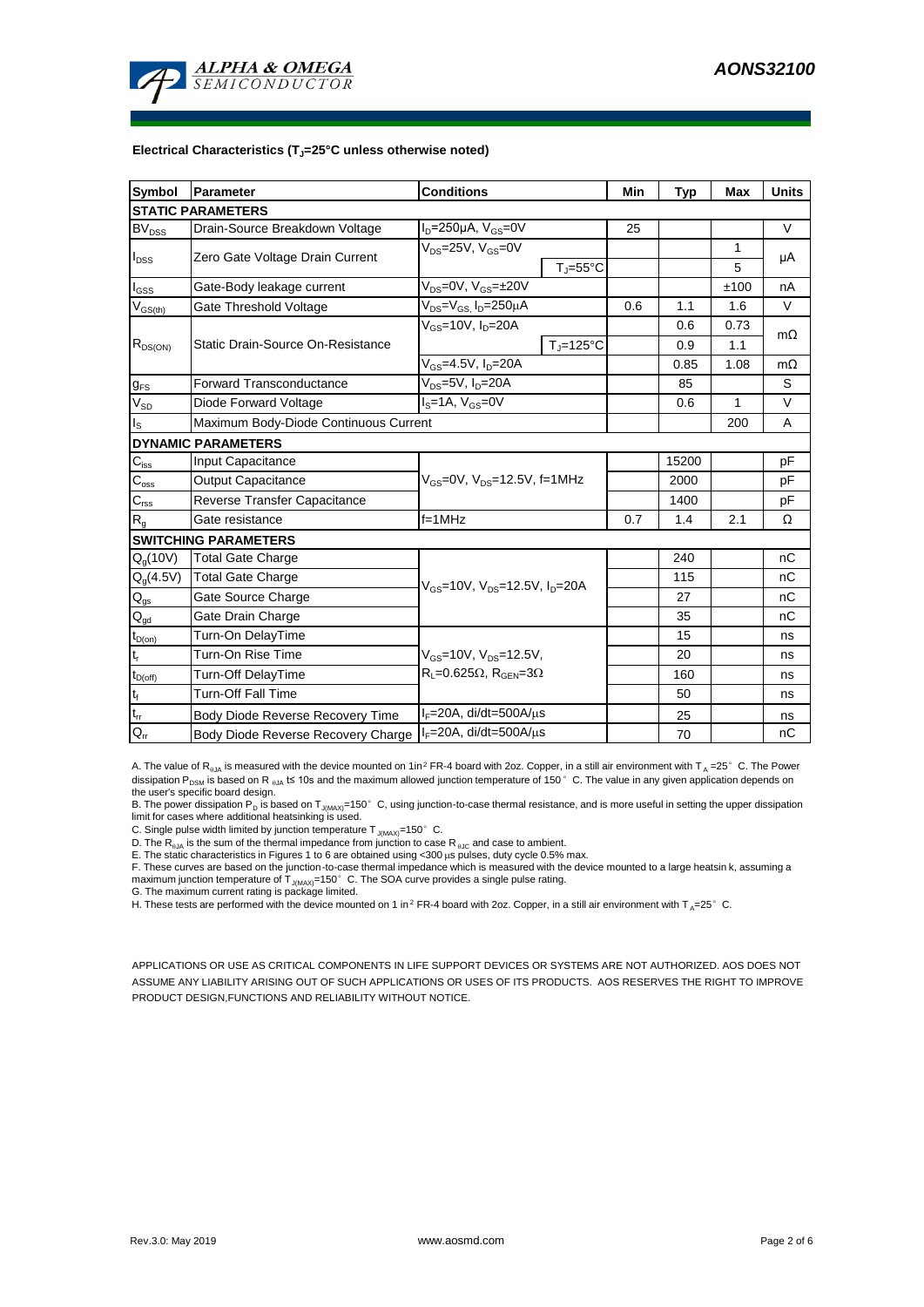

# **TYPICAL ELECTRICAL AND THERMAL CHARACTERISTICS**

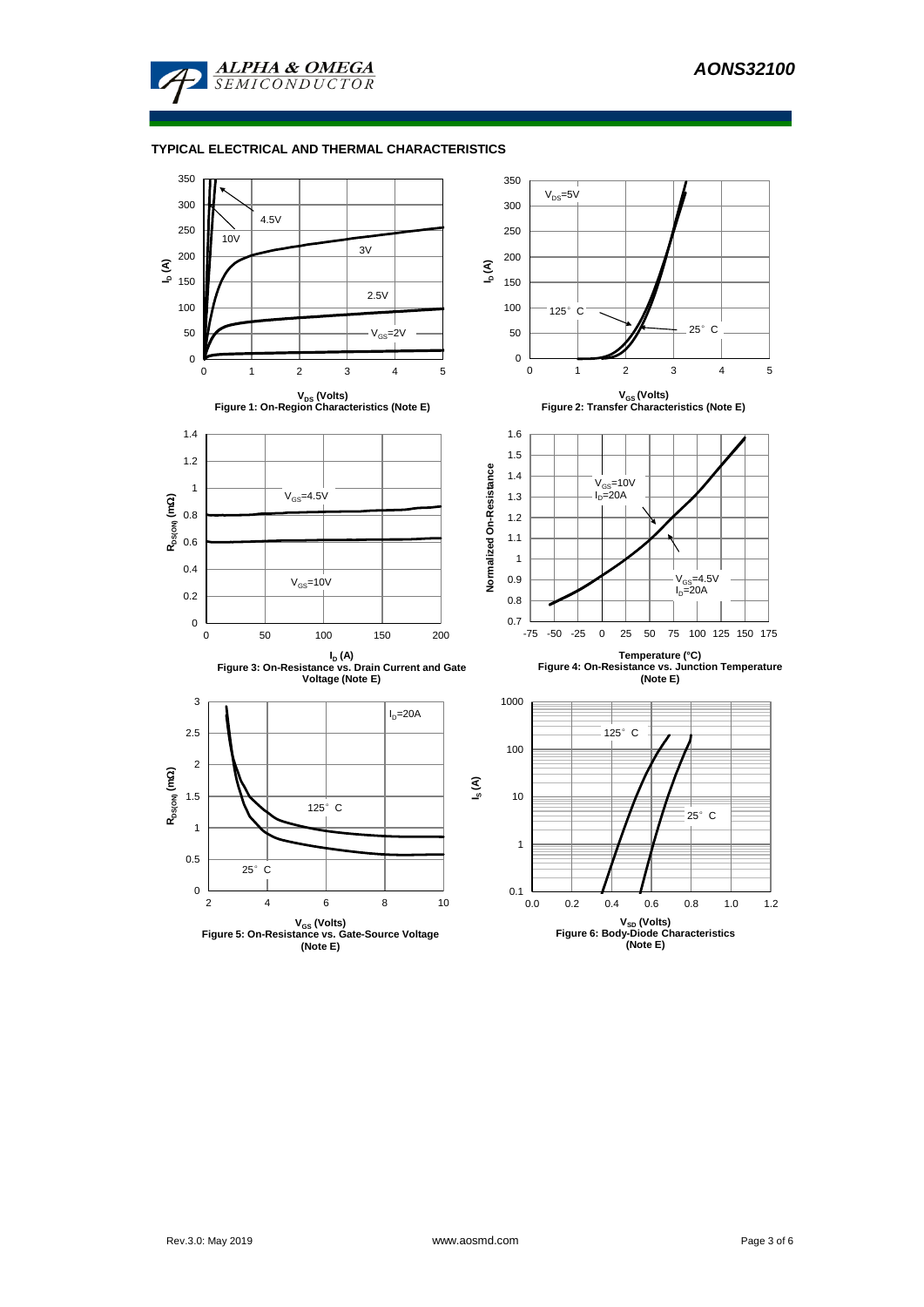

### **TYPICAL ELECTRICAL AND THERMAL CHARACTERISTICS**

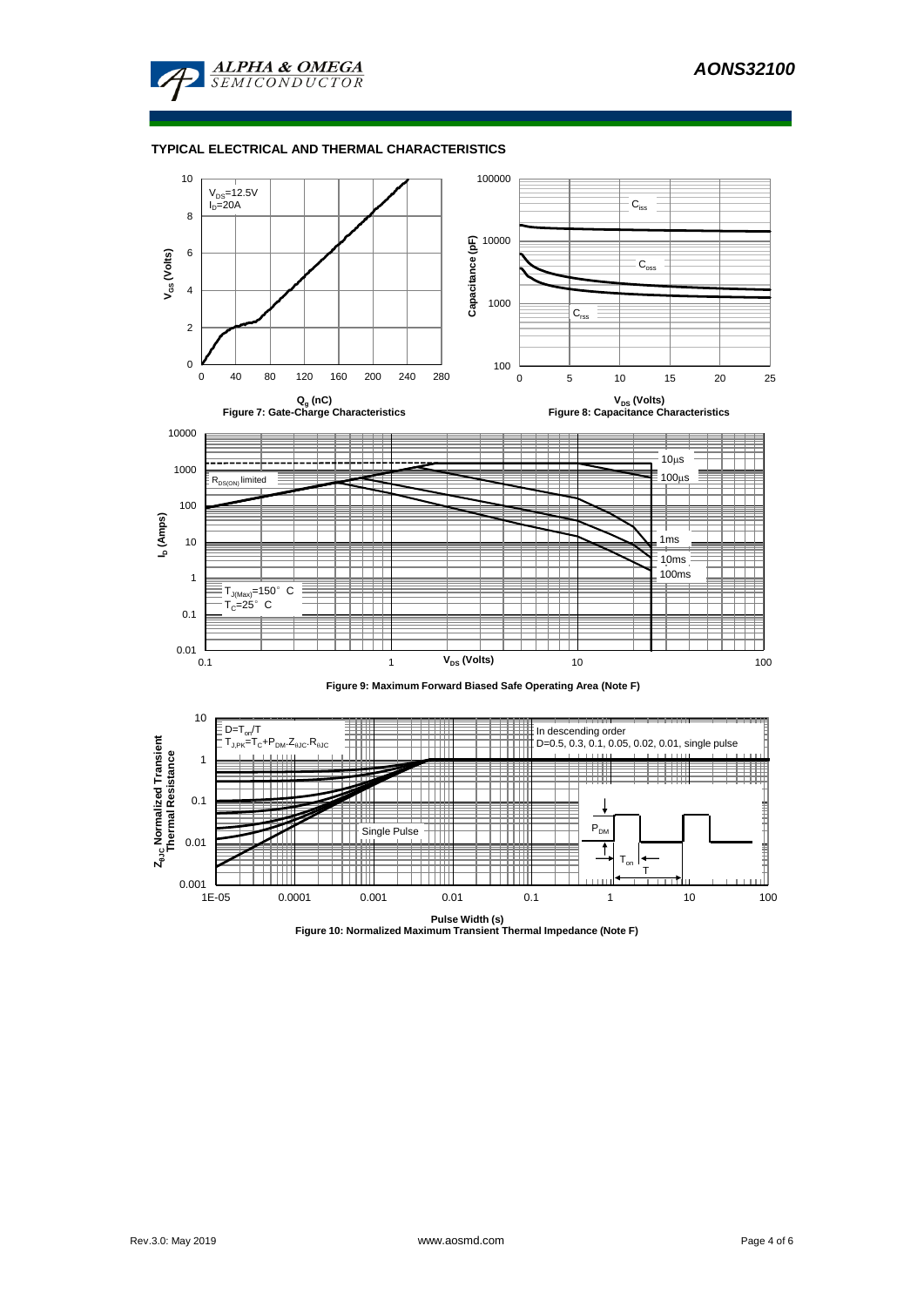

## **TYPICAL ELECTRICAL AND THERMAL CHARACTERISTICS**



**Pulse Width (s) Figure 13: Single Pulse Power Rating Junction-to-Ambient (Note H)**



**Pulse Width (s) Figure 14: Normalized Maximum Transient Thermal Impedance (Note H)**